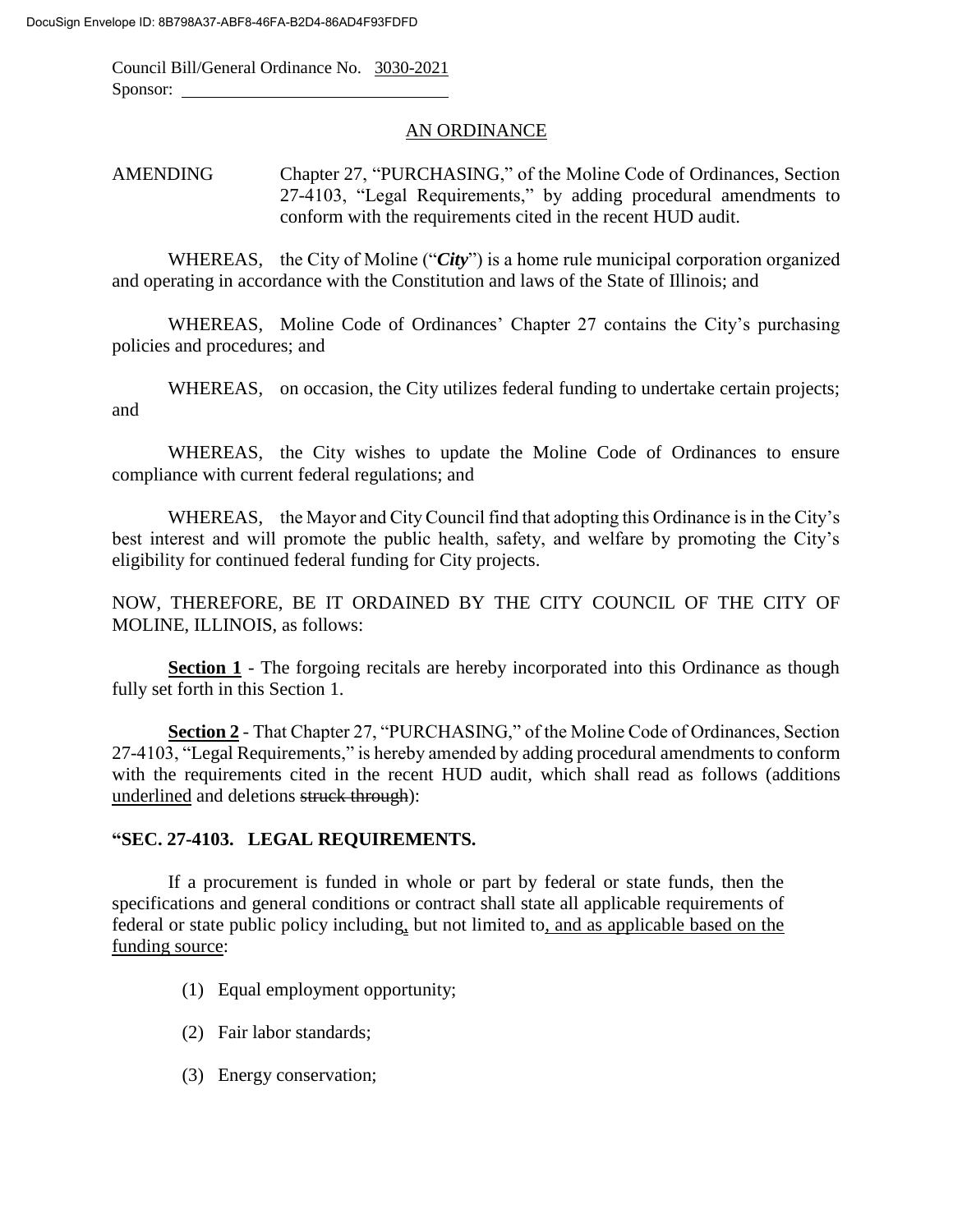Council Bill/General Ordinance No. 3030-2021

- (4) Prevailing wages;
- (5) Environmental protection;
- (6) Buy American or other labor or material preferences;
- (7) Affirmative action and contract set asides;
- (8) Wage, hour, and other contractor record keeping requirements;
- (9) Patent, copyright, and other intellectual property ownership protections; and
- (10) Placing qualified small and minority businesses and women's business enterprises on solicitation lists;
- (11) Assuring that small and minority businesses, and women's business enterprises are solicited whenever they are potential sources;
- (12) Dividing total requirements, when economically feasible, into smaller tasks or quantities to permit maximum participation by small and minority businesses, and women's business enterprises;
- (13) Establishing delivery schedules, where the requirement permits, which encourage participation by small and minority businesses and women's business enterprises;
- (14) Using the services and assistance, as appropriate, of such organizations as the Small Business Administration and the Minority Business Development Agency of the Department of Commerce;
- (15) Requiring the prime contractor, if subcontracts are to be let, to take the affirmative steps listed in Section 27-4103(10) through (14); and
- (16) (10) Other similar socioeconomic programs.

In addition, the specifications and general conditions, or the contract, shall state any mandatory legal requirements, including, without limitation, and as applicable, compliance with the Solid Waste Disposal Act, Section 6002, as amended by the Resource Conservation and Recovery Act."

**Section 3** - All ordinances, resolutions, and parts thereof in conflict with this Ordinance are hereby repealed to the extent necessary to give effect to the provisions of this Ordinance.

**Section 4** - This Ordinance and every provision thereof shall be considered severable. If any word, phrase, clause, sentence, paragraph, provision, section, or part of this Ordinance is found